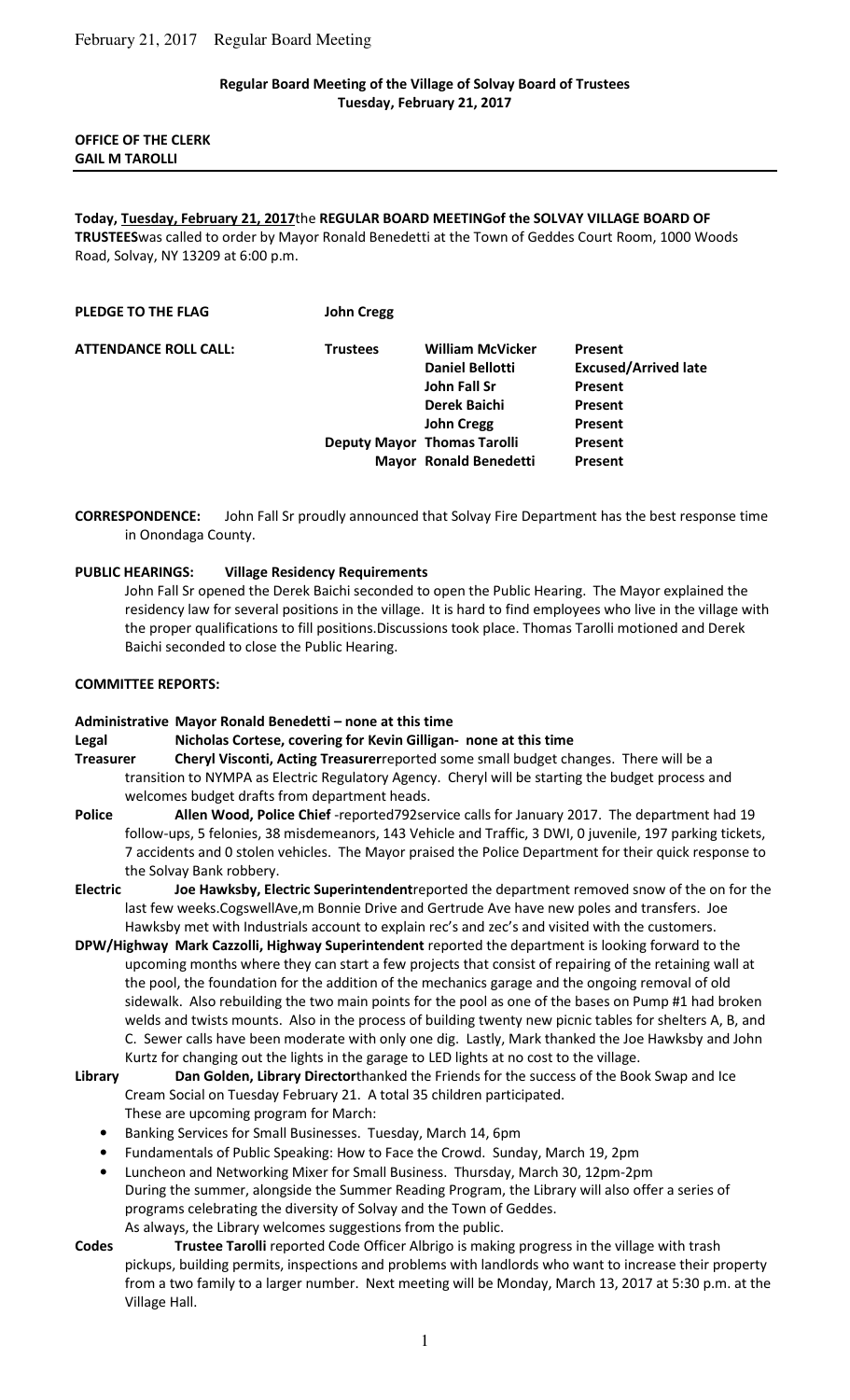## February 21, 2017 Regular Board Meeting

**Stormwater Mayor Benedetti**reported that OCWA will be relining the sewers from Cogswell Ave to the west end of the village with grant money and no cost to the village.

#### **RESOLUTIONS:**

- 1. Authorization from the Board of Trustees to approve the minutes from the January 24, 2017Regular Board Meeting and the Reading of the Minutes be herewith dispensed.  **MOTION: John Fall Sr SECOND: Derek Baichi AYES: 6 NAYES: 0 MOTION CARRIED**
- 2. Authorization from the Board of Trustees to pay C&S Engineers \$7,875.00 for services rendered from 01/01/17 to 01/31/17. (Total cost to the Village is: \$1810.00) Below are the specific projects that will be reimbursed through a Grant or the County. Invoice No. 0163683 – Project No. 114.213.001 – I/I Reduction Grant Invoice No. 0163685 – Project No. 114.217.001 – USDARD Funding Application – Montrose Avenue Revitalization I/I Reduction Invoice No. 016686 – Project No. 114.219.001 – NYSDOT 2016 TAP Grant Invoice No. 016687 – Project No. 114.220.001 – Upper Gertrude Park Bathrooms SAM Grant  **MOTION: Derek Baichi SECOND: Thomas Tarolli AYES: 6 NAYES: 0 MOTION CARRIED**
- 3. Authorization from the Board of Trustees to pay Costello, Cooney &Fearon, PLLC \$8594.00 for services rendered for the month of January 2017. (\$7000 paid by the General fund and \$459 police labor) (\$916.25 paid by Electric and \$218.75 reimbursed by Sammarco)  **MOTION: John Cregg**

| <b>IVIOTION:</b> |   | John Cregg    |                       |
|------------------|---|---------------|-----------------------|
| <b>SECOND:</b>   |   | John Fall Sr  |                       |
| AYES:            | 6 | <b>NAYES:</b> | <b>MOTION CARRIED</b> |

4. Authorization from the Board of Trustees to approve the Budget Modifications:

## **Village of Solvay General Fund**

**Schedule of Proposed Budget Modifications For Approval at the February 2017 Regular Board Meeting**

| <b>Account</b><br><b>Revenues</b> | <b>Title</b>             | (as modified)<br><b>Current</b><br><b>Budget</b> |  | Proposed<br><b>Budget Mod</b> | <b>Newly</b><br><b>Modified</b><br><b>Budget</b><br><b>Amount</b> |
|-----------------------------------|--------------------------|--------------------------------------------------|--|-------------------------------|-------------------------------------------------------------------|
|                                   |                          |                                                  |  |                               |                                                                   |
| 415200 A                          | Police Fees              | 980                                              |  | 100                           | 1,080                                                             |
| 425300 A                          | <b>Game Licenses</b>     | $\mathbf{0}$                                     |  | 700                           | 700                                                               |
| 430050 A                          | State Aid - Mortgage Tax | 30,000                                           |  | 7,885                         | 37,885                                                            |
|                                   |                          |                                                  |  |                               |                                                                   |
|                                   | <b>Total</b>             | 30,000                                           |  | 8,685                         | 39,665                                                            |

**Expenses**

| 519504 A | <b>Taxes on Village Property</b> | 4,500   | 1,335    | 5,835   |
|----------|----------------------------------|---------|----------|---------|
| 581204 A | Sanitary Sewer-Other             | 77,900  | (6, 710) | 71,190  |
| 581404 A | Storm Sewer-Other                | 7,809   | 6,710    | 14,519  |
| 590108 A | <b>Employee Retirement</b>       | 152,000 | (6, 250) | 145,750 |
| 590158 A | <b>Police Retirement</b>         | 200,000 | 10,600   | 210,600 |
| 590408 A | <b>Workers Compensation</b>      | 125,000 | 3,000    | 128,000 |
|          |                                  |         |          |         |
|          | <b>Total</b>                     | 567,209 | 8,685    | 575,894 |

**Village of Solvay Library Fund**

**Schedule of Proposed Budget Modifications**

**For Approval at the February 2017 Regular Board Meeting**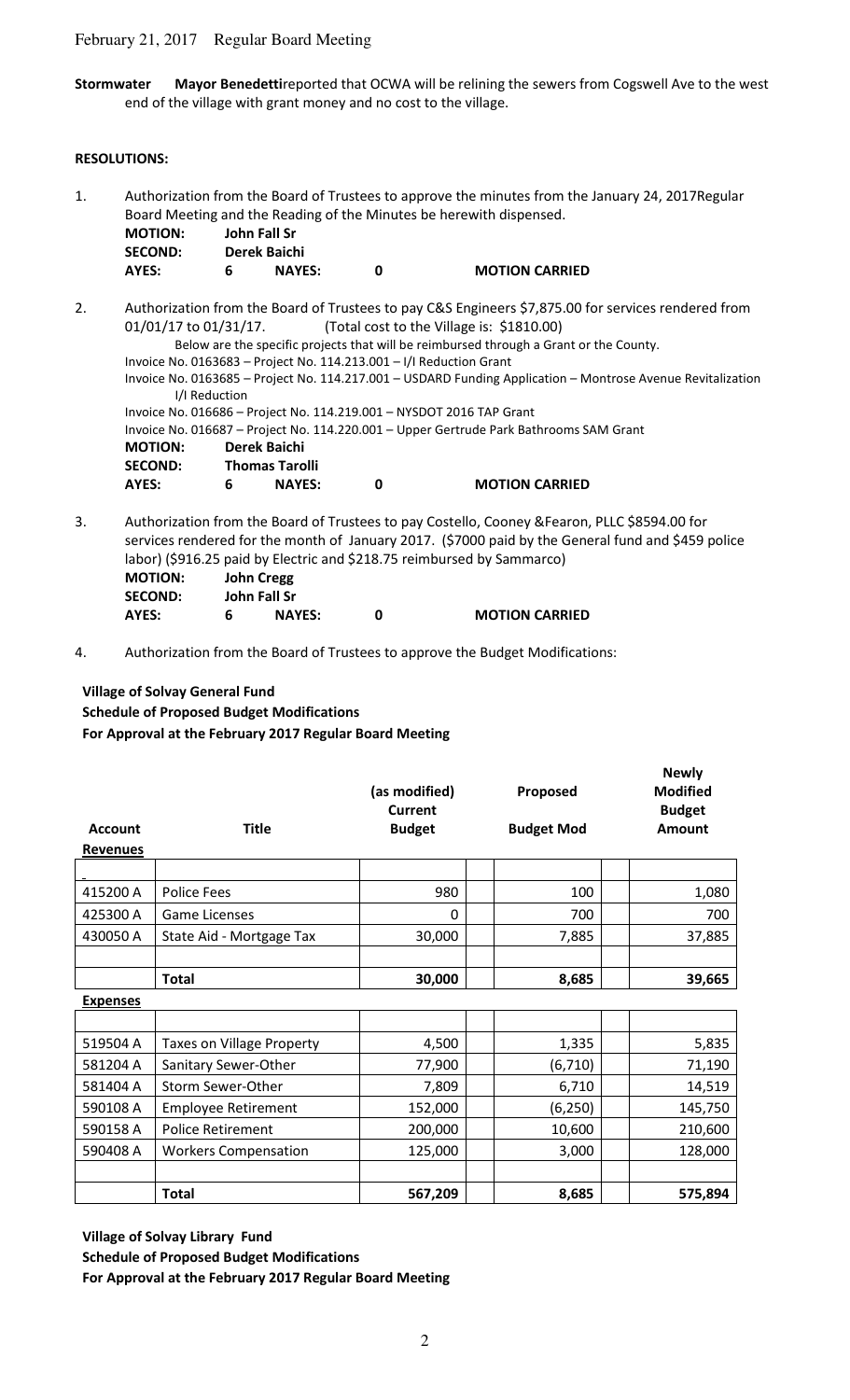# February 21, 2017 Regular Board Meeting

| <b>Account</b>  | <b>Title</b>        | (as modified)<br><b>Current</b><br><b>Budget</b> |  | Proposed<br><b>Budget Mod</b> | <b>Newly</b><br><b>Modified</b><br><b>Budget</b><br><b>Amount</b> |
|-----------------|---------------------|--------------------------------------------------|--|-------------------------------|-------------------------------------------------------------------|
| <b>Revenues</b> |                     |                                                  |  |                               |                                                                   |
| 427050L         | Gifts & Donations   | 6,400                                            |  | 250                           | 6,650                                                             |
| 438400L         | State Aid - Library | 1,850                                            |  | 1,800                         | 3,650                                                             |
|                 |                     |                                                  |  |                               |                                                                   |
|                 | <b>Total</b>        | 8,250                                            |  | 2,050                         | 10,300                                                            |

#### **Expenses**

| 574101 L | <b>Personal Service</b> | 219,200 | (1,300) | 217,900 |
|----------|-------------------------|---------|---------|---------|
| 590108L  | NYS Retirement          | 13,000  | 3,350   | 16,350  |
|          |                         |         |         |         |
|          | <b>Total</b>            | 232,200 | 2,050   | 234,250 |

| <b>MOTION:</b> |    | Derek Baichi  |                       |
|----------------|----|---------------|-----------------------|
| <b>SECOND:</b> |    | John Fall Sr  |                       |
| AYES:          | 6. | <b>NAYES:</b> | <b>MOTION CARRIED</b> |

5. The following resolution was offered by **Trustee John Fall Sr** who moved its adoption, seconded by **Trustee Thomas Tarolli**, to wit:

**WHEREAS**, pursuant to the provisions of the Municipal Home Rule Law, proposed Local Law No. A-2017, to amend the Code of the Village of Solvay and supersede various provisions of the New York Village Law and the New York Public Officers Law to Address Village Residency Requirements for Certain Village Officers, said Local Law was presented and introduced at a Regular Meeting of the Village Board of Trustees of the Village of Solvay held on January 24, 2017; and

**WHEREAS**, a public hearing was held on such proposed local law on this 21st day of February, 2017 by the Village Board of Trustees of the Village of Solvay and proof of publication of notice of such public hearing, as required by law, having been submitted and filed, and all persons desiring to be heard in connection with said proposed local law having been heard, and said proposed local law having been in the possession of the members of the Village Board of Trustees of the Village of Solvay in its final form in the manner required by Section 20 of the Municipal Home Rule of the State of New York; and

**WHEREAS**, at its January 24, 2017 meeting, this Board determined that the enactment of Proposed Local Law No. A of 2017 is a Type II action thus concluding the SEQR review process; and **WHEREAS**, it is in the public interest to enact said Proposed Local Law No. A of 2017.

## **NOW, THEREFORE,** it is

**RESOLVED** that the Village Board of Trustees of the Village of Solvay, Onondaga County, New York, does hereby enact Proposed Local Law No. A of 2017 as Local Law No. 1 of 2017 as follows:

## **VILLAGE OF SOLVAY**

## **LOCAL LAW NO. 1-2017 A Local Law to Amend the Code of the Village of Solvay to Address the Village Residency Requirements for Certain Village Officers and to Supersede Various Sections of the New York Village Law and the New York Public Officers Law**

**Be it enacted** by the Board of Trustees of the Village of Solvay that this local law amends the Code of the Village of Solvay as follows:

#### **Section 1.**

Chapter 26 of the Code of the Village of Solvay is hereby amended to add a new Article IV to read, in its entirety, as follows:

#### **"ARTICLE IV**

## **Residency of Certain Village Officers**

#### **§ 26-13. Legislative Intent.**

 The Board of Trustees finds that the residency requirements for Village officers set forth in Public Officers Law § 3 (1) and Village Law §§ 3-300 (1) and (2) are overly restrictive, and often prevent the selection and retention of the best-qualified candidates. In order to ensure that the Village has access to the best-qualified applicants for appointive positions, especially those requiring a specialized background and expertise in a particular field, Chapter 26 is amended by this Article, which changes the village residency requirement for certain Village officials imposed by Public Officers Law §§ 3 (1), 30 (1) (d), and Village Law §§ 3-300 (1) and (2).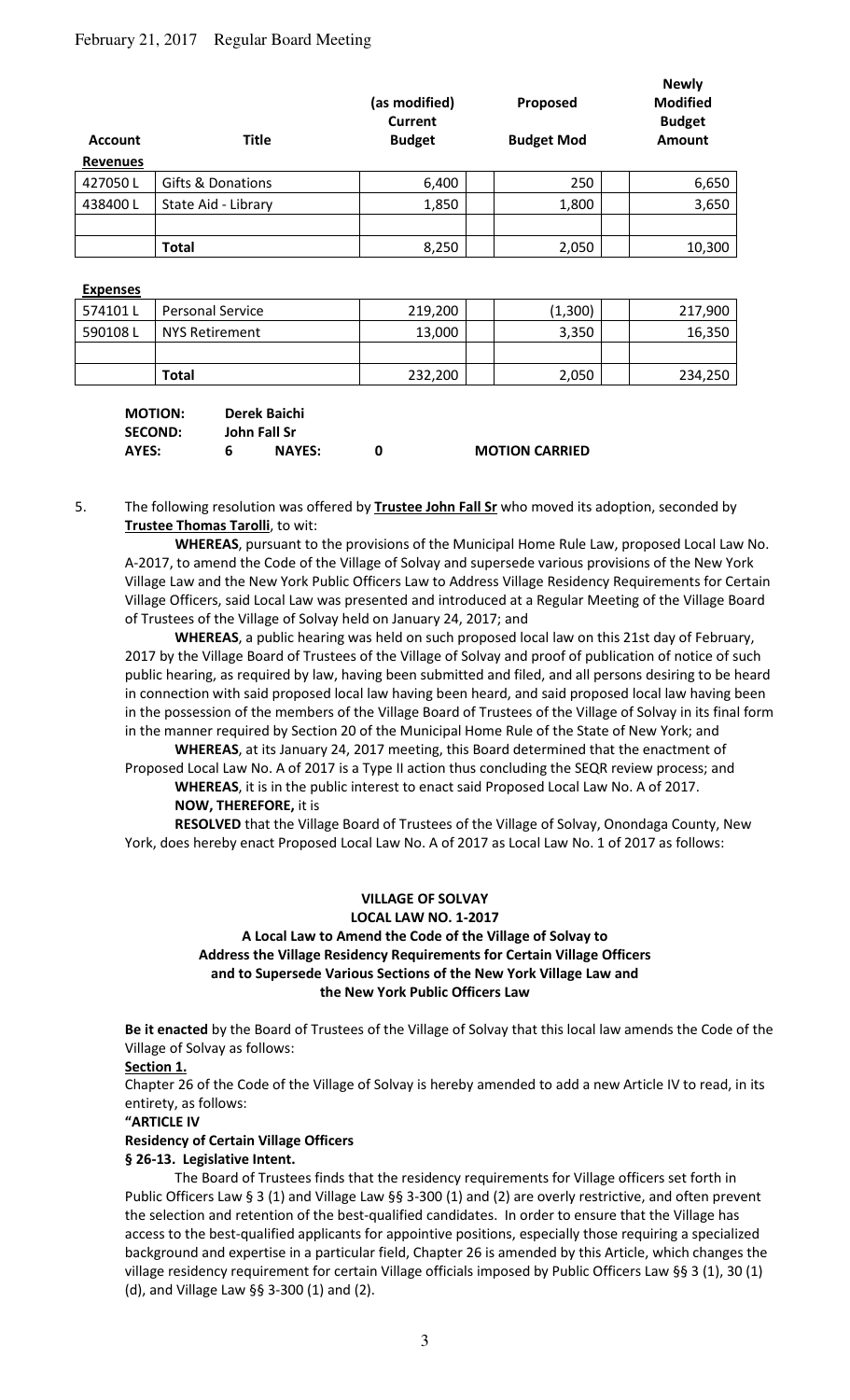## **§ 26-14. Authority and Supersession.**

This Article is adopted pursuant to the provisions of Municipal Home Rule Law §§ 10 (1) (i), (ii) (a) (1) and 22 (1). The provisions of this Article are intended to and shall supersede Public Officers Law §§ 3 (1) and 30 (1) (d), Village Law §§ 3-300 (1) and (2), and any other state, county or village law that is inconsistent with the provisions of this Article.

## **§ 26-15. Residency Requirement.**

Any person currently appointed to, and any person who may, in the future, be appointed to the following Village offices need not be a resident of the Village of Solvay, but must be a resident of the County of Onondaga or any County directly adjacent thereto:

Village Justice Court Clerk

Electric Department Commissioner

Superintendent of the Electric Department

Superintendent of the Department of Public Works

#### Village Treasurer

No state, county or village law which creates a vacancy in a Village office if the incumbent thereof ceases to be a resident of the Village shall apply to any of the Village offices enumerated in Subsection A of this Section. Instead, the creation of a vacancy shall only apply if the respective officer shall cease to be a resident of Onondaga County or any County directly adjacent thereto.

#### **§ 26-16. Severability.**

If any clause, sentence, paragraph, provision or section of this Article is adjudged by a court of competent jurisdiction to be invalid, such judgment shall not affect, impair or invalidate the remainder thereof, but shall be confined in its operation to the clause, sentence, paragraph, provision or section directly involved in the controversy in which such judgment shall have been rendered.

#### **Section 2.**

Chapter 154 of the Code of the Village of Solvay is hereby amended to delete Sections 154-3 (B) and 154-11, and replace them as follows:

## **§ 154-3. Number and qualifications of members.**

B. Except for the Mayor, no Village officer, employee or individual employed by or officially connected to any competing utility or any financial institution doing business with the Village is eligible to serve as a member of the Commission.

#### **§ 154-11. Conflict with Certain Provisions of the Village Law.**

Should any of the provisions of this Chapter conflict with Sections 3-308 or 4-400 of the New York State Village Law, the New York State Village Law shall prevail."

#### **Section 3.**

This Local Law shall take effect upon its filing in the Office of the Secretary of State.

The question of the adoption of the foregoing resolution was duly put to a vote and upon roll call, the vote was as follows:

| <b>William McVicker</b> | <b>Trustee</b>      | Voted        | <b>Yes</b>     |
|-------------------------|---------------------|--------------|----------------|
| Daniel Bellotti         | <b>Trustee</b>      | Voted        | <b>Excused</b> |
| John Fall Sr            | <b>Trustee</b>      | <b>Voted</b> | <b>Yes</b>     |
| <b>Derek Baichi</b>     | <b>Trustee</b>      | <b>Voted</b> | <b>No</b>      |
| <b>John Cregg</b>       | <b>Trustee</b>      | <b>Voted</b> | <b>Yes</b>     |
| <b>Thomas Tarolli</b>   | <b>Deputy Mayor</b> | <b>Voted</b> | <b>Yes</b>     |
| <b>Ronald Benedetti</b> | <b>Mayor</b>        | Voted        | <b>Yes</b>     |

The foregoing Resolution was thereupon declared duly adopted. **DATED: February 21, 2017** 

# **PETITIONS**

Ronald Reudink of 63 Heritage Circle expressed concern about the consensus/merger with the Onondaga County and the Route 81 proposal and what might happen to the west side of the city.

\*\*\*\*\*\*\*\*\*\*\*\*\*\*\*\*\*\*\*\*\*\*\*\*\*\*\*\*\*\*\*\*\*\*\*\*\*\*\*\*\*\*\*\*\*\*\*\*\*\*\*\*\*\*\*\*\*\*\*\*\*\*\*\*\*\*\*\*\*\*\*\*\*\*\*\*\*\*\*\*\*\*\*\*\*\*\*\*\*

Resolved that this Board of Trustees move into Executive Session to discuss a contract and/or personnel matter at 6:59 p.m.

|              | <b>MOTION: Thomas Tarolli</b>  |               |                       |
|--------------|--------------------------------|---------------|-----------------------|
|              | <b>SECOND:</b> Daniel Bellotti |               |                       |
| <b>AYES:</b> |                                | <b>NAYES:</b> | <b>MOTION CARRIED</b> |